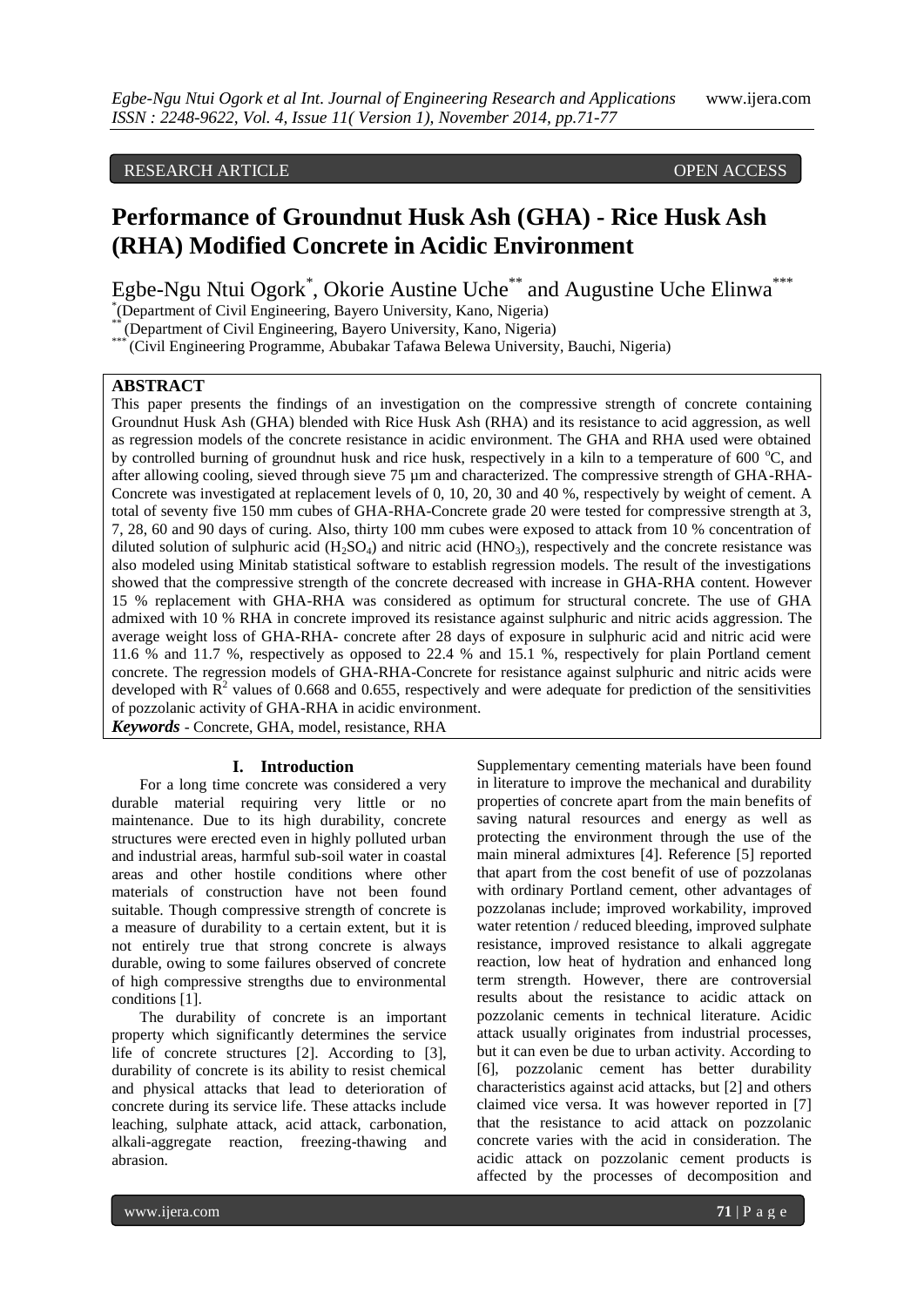leaching of the constituent of cement matrix [8]. Acids react with alkaline components of the binder (calcium hydroxide, calcium silicate hydrates and calcium aluminate hydrates) lowering the degree of alkalinity.

The use of Groundnut Husk Ash (GHA) as a supplementary cementing material in concrete has been reported in [9], [10] and [7]. They suggested that up to 10 % GHA content could be used as a partial substitute of cement in structural concrete. It was also indicated in [7] that GHA improved the resistance of concrete against sulphuric acid degradation, but concrete containing GHA was more susceptible to nitric acid attack. The research on influence of GHA in concrete so far reported have showed some constraints in use of GHA as a cementing material and therefore there is need to research on the use of GHA blended with a more reactive waste material such as rice husk ash (RHA) to improve its suitability as a supplementary cementing material. RHA has been established to be of very high silicon dioxide content and is a very reactive pozzolana, suitable as supplementary cementing material [11] and [12]. This paper therefore sets out to investigate the resistance of GHA admixed with RHA in concrete in acidic environment.

## **II. Materials and methods**

## **2.1 Materials**

Ordinary Portland cement manufactured in Nigeria as Dangote brand, with a specific gravity of 3.14 was used. The oxide composition of the cement is shown in TABLE 1. Sharp sand from river Challawa, Kano, Nigeria, with a specific gravity of 2.62, bulk density of 1899.50 kg/m<sup>3</sup> and moisture content of 2.50 % was used. The particle size distribution of the sand shown in Fig. 1, indicate that the sand used was classified as zone -1 based on [13] grading limits for fine aggregates. The coarse aggregate is crushed granite of nominal size of 20 mm with a specific gravity of 2.7, moisture content of 1.30 percent and bulk density of  $1500.0 \text{ kg/m}^3$ . The particle size distribution is also shown in Fig. 1.

Groundnut husk and rice husk were obtained from Yakasai village and Bunkure town, respectively, Kano State, Nigeria. The Groundnut Husk Ash (GHA) and rice husk ash (RHA) were obtained by a two-step burning method [14], where the husks were burnt to ash and further heating the ash to a temperature of about  $600^{\circ}$ C in a kiln and controlling the firing at that temperature for about two and five hours, for GHA and RHA respectively, and the ashes were allowed cooling before sieving through 75 µm sieve. The GHA is of specific gravity of 2.12, bulk density of 835 kg/m<sup>3</sup> and moisture content of 1.60 %, while the RHA is of specific

gravity of 2.03, bulk density of 368.50 kg/m<sup>3</sup> and moisture content of 2.0 %. The grain size distribution of GHA and RHA is shown in Fig. 1. The oxide composition of GHA and RHA was conducted using X-Ray Flouresence (XRF) analytical method and is shown in TABLE 1.

## **2.2 Methods**

#### 2.2.1 Concrete mix design

Concrete grade 20 was designed with a target mean strength of 33 N/mm<sup>2</sup>, slump range of 10-30 mm, and a water-cement ratio of 0.55 for a mix proportion of GHA-Cement: Fine Aggregate: Coarse Aggregate of 1: 2.2: 3.9 by weight of cement. Five mixes were used, CMI-00 is the control mix and CMI-10, CMI-20, CMI-30 and CMI-40 are mixes containing GHA blended with 10 % RHA at combined replacement levels of 10, 20, 30, and 40 %, respectively.

#### 2.2.2 Compressive strength test on GHA-RHA-Concrete

The compressive strength of GHA-RHA-Concrete was carried out in accordance with [15] for grade 20 concrete using the stated mix proportion. Samples were cast in steel moulds of 150 mm cubes and cured in water for 3, 7, 28, 60 and 90 days, respectively. A total of seventy five (75) samples were cast and at the end of every curing regime, three samples were crushed using the Avery Denison Compression Machine of 2000 kN load capacity and at constant rate of 15 kN/s and the average taken. The compressive strength behaviour is shown in Fig. 2.

## 2.2.3 Test of GHA-RHA-Concrete in Acids.

Grade 20 concrete with stated mix proportion was used to determine the influence of acidic environment on GHA-RHA-Concrete. Five mixes were used, CMI-00, CMI-10, CMI-20, CMI-30 and CMI-40. Concrete was mixed and cast in steel cube moulds of 100 mm during the casting of cubes for compressive strength test. A total of thirty (30) cubes were cast and cured in water for 28 days. At the end of every curing regime, three samples were air dried, then weighed before subjection in 10 percent concentration of diluted solution of sulphuric acid  $(H<sub>2</sub>SO<sub>4</sub>)$  and nitric acid  $(HNO<sub>3</sub>)$ , respectively. The concrete cubes were weighed after subjection in acid environments at 7 days interval until the  $28<sup>th</sup>$  day to determine the weight of the samples after the acid degradation. The behaviour of GHA-RHA-Concrete resistance to acidic environment is shown in Fig. 3 and 4.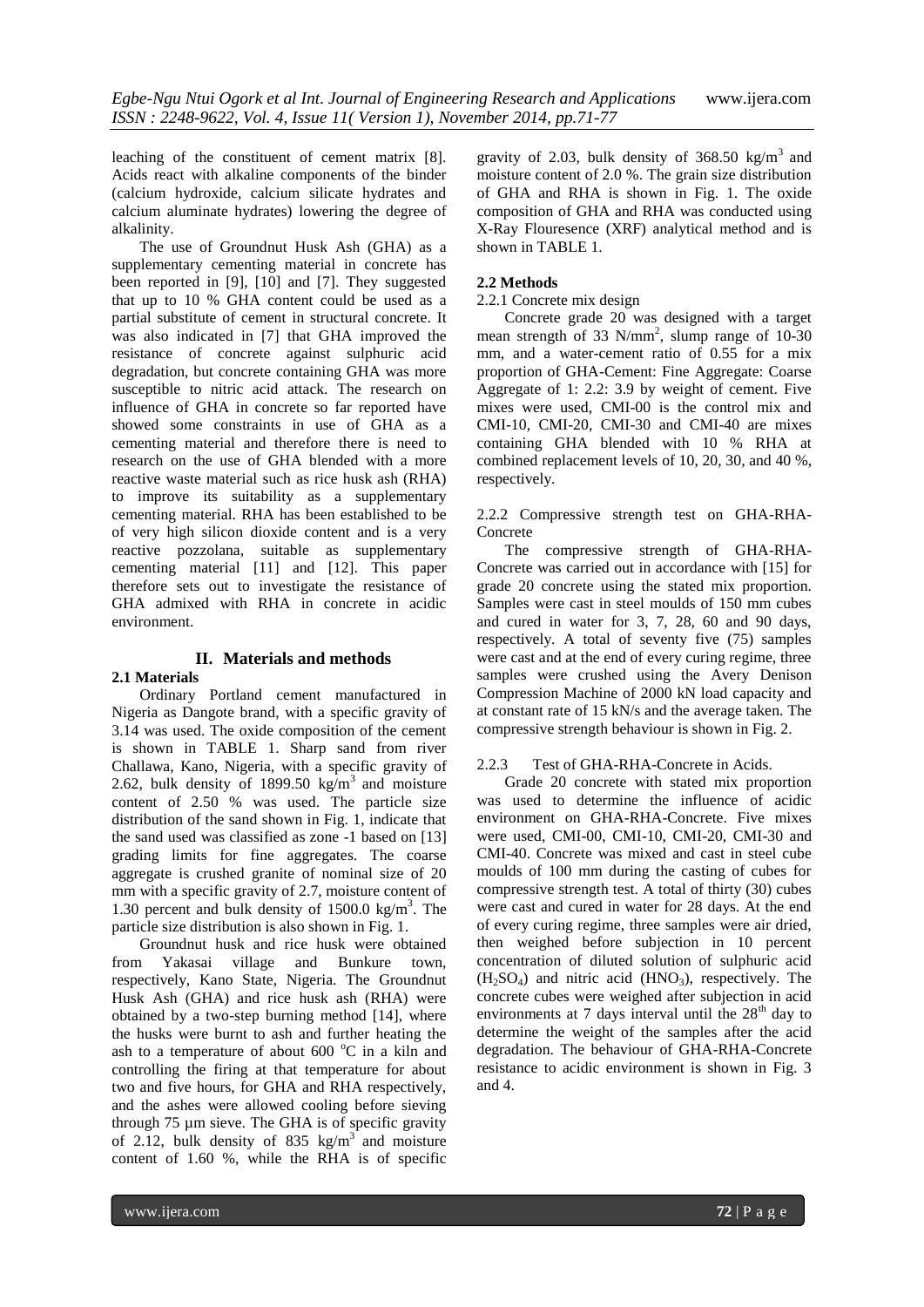*Egbe-Ngu Ntui Ogork et al Int. Journal of Engineering Research and Applications* www.ijera.com *ISSN : 2248-9622, Vol. 4, Issue 11( Version 1), November 2014, pp.71-77*

| Table 1: Oxide Composition of OPC (Dangote Brand), GHA and RHA |                  |           |                                |           |      |        |                   |                  |                  |       |            |
|----------------------------------------------------------------|------------------|-----------|--------------------------------|-----------|------|--------|-------------------|------------------|------------------|-------|------------|
| Oxide                                                          | SiO <sub>2</sub> | $Al_2O_3$ | Fe <sub>2</sub> O <sub>3</sub> | CaO       | MgO  | $K_2O$ | Na <sub>2</sub> O | SO <sub>3</sub>  | TiO <sub>2</sub> | MnO   | <b>BaO</b> |
| <b>OPC</b>                                                     | 18.0             | 3.10      | 4.82                           | 68.37     | 1.48 | 0.35   | 0.32              | 1.82             | 0.35             | 0.03  | 0.16       |
| <b>GHA</b>                                                     | 20.03            | 2.00      | 4.03                           | 13.19     | 1.82 | 38.80  |                   | 1.08             | 0.68             | 0.20  | 0.31       |
| <b>RHA</b>                                                     | 75.30            | 2.73      | 2.30                           | 2.34      | 0.37 | 4.70   | 0.53              | 0.63             | 0.16             | 0.37  | 0.10       |
|                                                                |                  |           |                                |           |      |        |                   |                  |                  |       |            |
| Oxide                                                          | $V_2O_5$         | $P_2O_5$  | ZnO                            | $Cr_2O_3$ | NiO  | CuO    | SrO               | ZrO <sub>2</sub> | C1               | L.o.I |            |
| <b>OPC</b>                                                     | 0.03             |           |                                |           |      |        |                   |                  |                  | 1.27  |            |
| <b>GHA</b>                                                     | 0.03             | 1.90      | 0.08                           | 0.03      | 0.01 | 0.10   | 0.20              | 0.22             | 0.26             | 8.02  |            |
| <b>RHA</b>                                                     |                  | 9.87      | 0.48                           |           | -    |        |                   |                  |                  | 3.41  |            |



Fig. 1: Particle Size Distribution of GHA, RHA, Fine and Coarse Aggregates

2.2.4 Statistical Modeling of GHA-RHA-Concrete Resistance in Acidic Environment

Statistical models were developed from experimental data using MINITAB 11 software to predict resistance behavior of GHA-RHA-Concrete. The models were also used to analyze the sensitivities of pozzolanic activity of GHA admixed with 10 % RHA in the resistance to acid attack. In developing the resistance prediction models of the pozzolanic concrete, two effects were considered; influence of ash content and influence of duration of exposure on weight of concrete sample retained. The software generates model equations and graphs that would best fit the experimental data. A comparison is then made between the experimental data and data generated by the models and the error difference evaluated.

#### **III. Analysis and discussion of results 3.1 Groundnut husk ash (GHA) and rice husk ash (RHA)**

The oxide composition of Groundnut Husk Ash (GHA) and rice husk ash (RHA) indicate a combined  $SiO<sub>2</sub>$ ,  $Al<sub>2</sub>O<sub>3</sub>$  and Fe<sub>2</sub>O<sub>3</sub> content of 26.06 and 80.33 %, respectively. This shows that the GHA is a low reactive pozzolana, while the RHA is very reactive [16]. The CaO content (13.19 %) in GHA also shows that it has some self cementing properties. The chemical composition of GHA also indicated a high

content of  $K_2O$  (38.80 %) which may be a source of disruption in cement and concrete matrix. The high content of  $P_2O_5$  (9.87 %) in RHA may adversely affect its reactivity.

#### **3.2 Compressive Strength of GHA- RHA-Concrete**

The compressive strength of GHA- RHA-Concrete shown in Fig. 2 indicated that compressive strength increase with curing age and decreased with increase in blended GHA- RHA content. The compressive strength of control samples was higher than that of samples containing combined GHA-RHA at all ages. The 28 days compressive strength of GHA-RHA-Concrete ranged from 46.0 – 84.6 % of control at GHA-RHA content of  $10 - 40$  %, with least compressive strength occurring at 40 % GHA content. It was however observed that the 28 days compressive strength of concrete with about up to 15 % GHA-RHA content exceeded the design characteristic strength and was considered as optimum percentage replacement.

The decrease in compressive strength of concrete with increase in GHA-RHA content would be due to dilution effect of Portland cement and weaker formation of C-S-H gel as a result of pozzolanic reaction of GHA-RHA [17].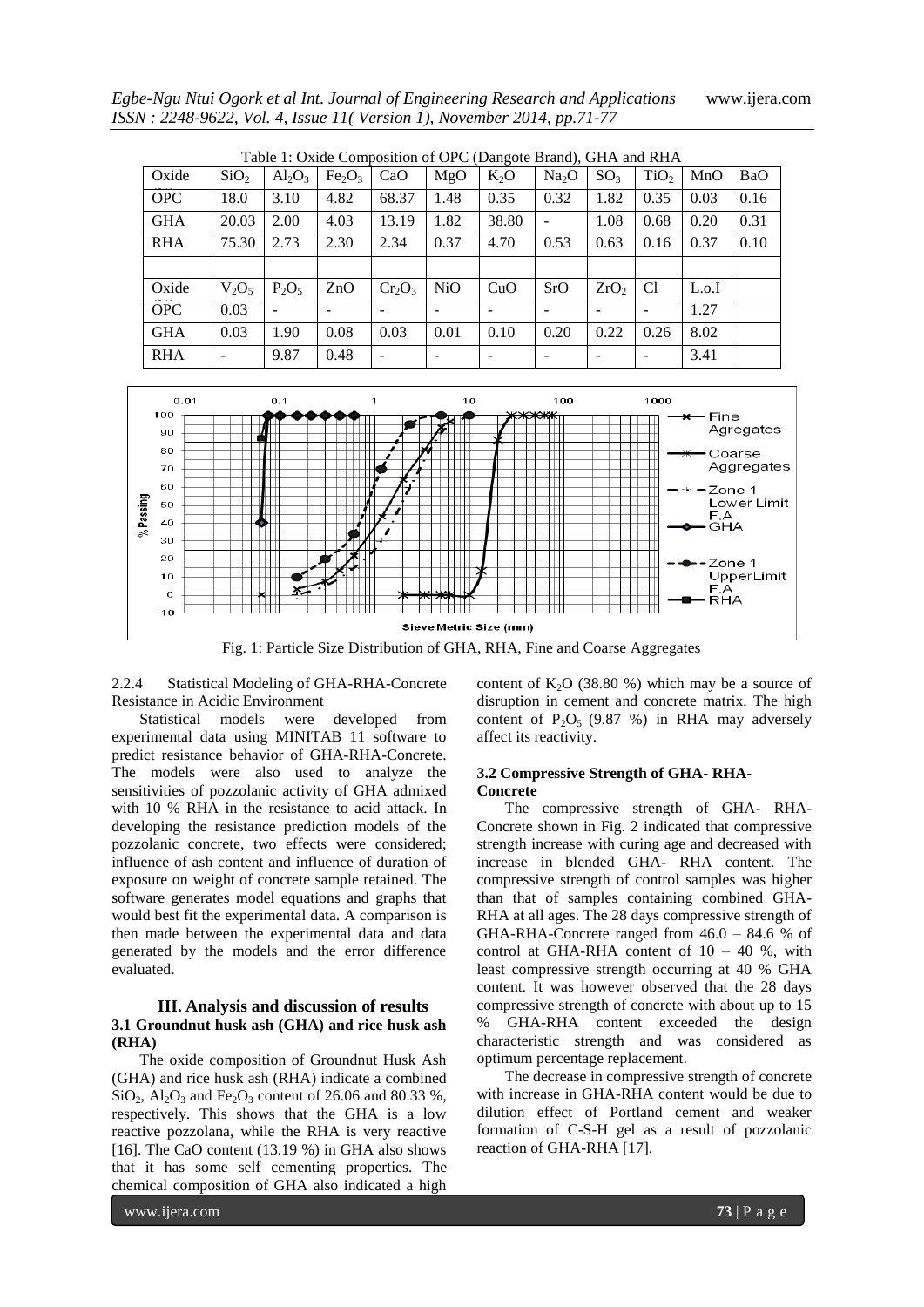#### **3.3 Effect of Acids on GHA-RHA-Concrete**

The effect of 10 % concentration of sulphuric acid ( $H_2SO_4$ ) and nitric acid ( $HNO_3$ ), respectively on GHA-RHA-Concrete shown in terms of weight retained in Fig. 3 and 4, showed that concrete with GHA admixed with 10 % RHA offered better resistance to deterioration by  $H_2SO_4$  and  $HNO_3$  than Ordinary Portland cement concrete. The average weight loss of GHA-RHA-concrete after 28 days of exposure in sulphuric acid and nitric acid were 11.6 % and 11.7 %, respectively as opposed to 22.4 % and 15.1 %, respectively for plain Portland cement concrete. It was also observed that GHA-RHA-Concrete offered enhanced resistance to  $H<sub>2</sub>SO<sub>4</sub>$  and  $HNO<sub>3</sub>$  aggression than GHA-Concrete as was reported in [7].

The improvement in resistance to  $H_2SO_4$  attack of GHA-RHA-Concrete over control could be adduced to pozzolanic reaction of combined GHA and RHA and reduction in  $C_3A$  in the blended cement concrete, as well as less soluble calcium sulphate salt formed from acid attack [18]. The better resistance to

HNO3 aggression of GHA-RHA-Concrete over control may also be as a result of pozzolanic reaction of GHA and RHA which reduced the  $Ca(OH)_2$ available for reaction with nitric acid. The improvement in resistance to  $H_2SO_4$  and  $HNO_3$  of GHA-RHA-Concrete over GHA-Concrete can also be attributed to better pozzolanic reaction of RHA than that of GHA.

The results have also shown that Sulphuric acid  $(H_2SO_4)$  is more aggressive to plain Portland cement concrete than Nitric acid  $(HNO<sub>3</sub>)$ , while GHA-RHA-Concrete was more resistant to sulphuric acid than nitric acid.

#### **3.4 Regression Models for GHA-RHA-Concrete Resistance in Acidic Environment**

The regression model equations for GHA-RHAconcrete weight retained in  $H_2SO_4$  and  $HNO_3$ environments are given in (1) and (2), respectively. MSO4 = 94.50 + 0.15GR – 0.46 E …………… (1) MNO3 = 99.24+ 0.05 GR – 2.76 E …………… (2)

35



100 Neight Retained (%) 90 0% GHA-RHA  $10\%$  GHA-RHA 20% GHA-RHA 80 30% GHA-RHA 40% GHA-RHA 70 60

Fig. 2: Compressive Strength Development of GHA-RHA-Concrete Grade 20

Fig. 3: Weight of GHA-RHA-Concrete Retained after Exposure in  $H_2SO_4$  environment

<sup>14</sup> 21<br>**Immersion Period (Days)** 

 $\overline{7}$ 

 $\circ$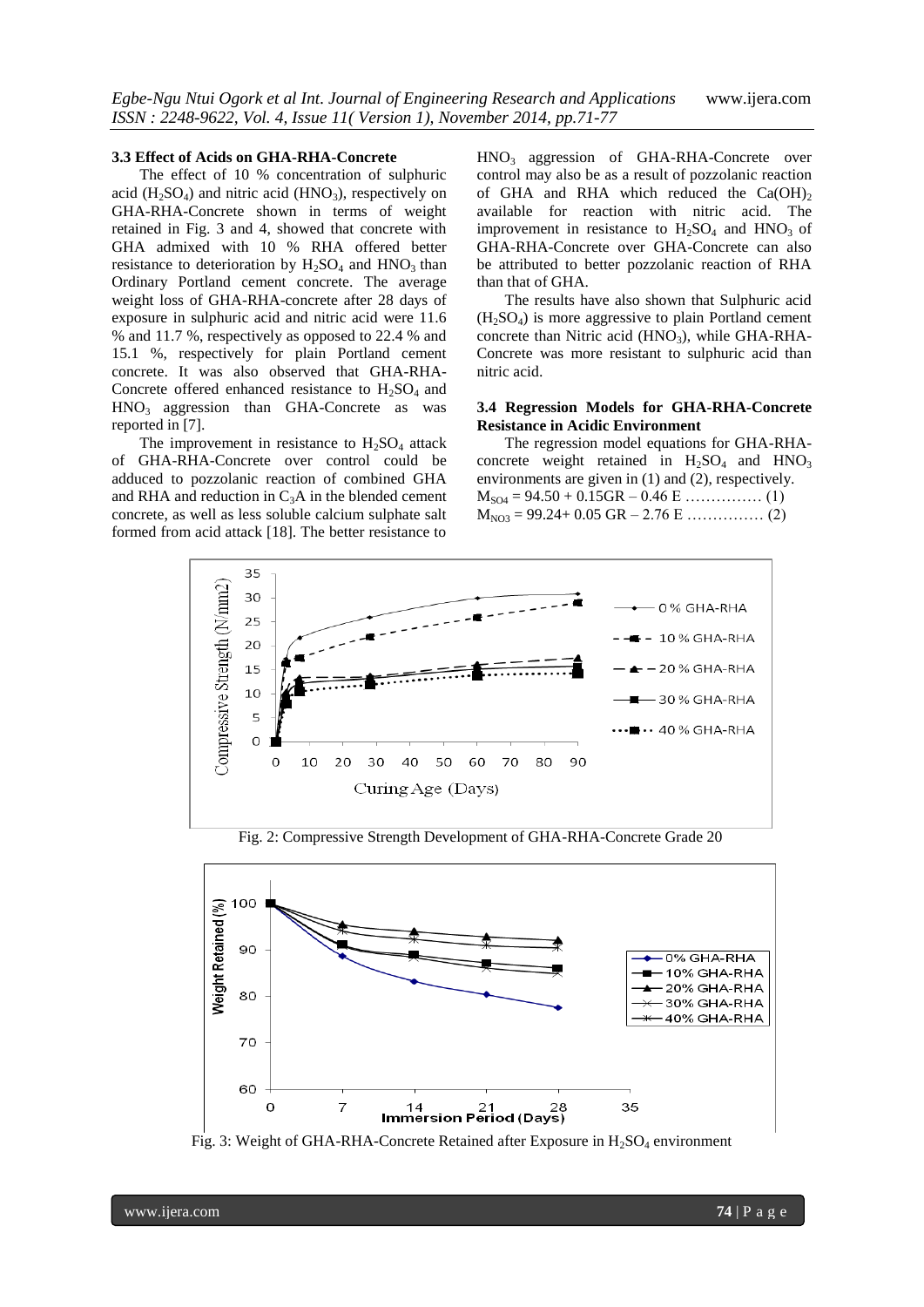

Fig. 4: Weight of GHA-RHA-Concrete Retained after Exposure in HNO<sub>3</sub> environment

Where;  $M<sub>SO4</sub>$ ,  $M<sub>NO3</sub>$ , is concrete weight retained in  $H_2SO_4$  and  $HNO_3$ , respectively, GR and E are GHA-RHA content at 0, 10, 20, 30, 40 % replacement and exposure duration of 0, 7, 14, 21, 28 days of samples, respectively.

At 0.05 level of significance, from the regression analysis, P-value  $= 0.000$  for both GHA-RHA content and exposure duration in  $H_2SO_4$ , and shows that both variables are highly significant ( $P < 0.05$ ) signifying that the variation in the concrete weight retained in  $H_2SO_4$  is caused by GHA-RHA content and exposure duration. In the case of GHA-RHA concrete exposed in HNO<sub>3</sub>, at 0.05 level of significance, P-value  $=$ 0.842 and 0.000 for GHA-RHA content and exposure duration, respectively. This shows that exposure period is highly significant ( $P < 0.05$ ) while GHA-RHA content is not significant ( $P > 0.05$ ) signifying that the variation in the concrete weight retained is caused mainly by exposure duration in  $HNO<sub>3</sub>$  while the effect of GHA-RHA content is marginal.

The coefficient of determination,  $(R^2)$  of the models is 66.8 % and 65.5 %, for weight retained in  $H_2SO_4$  and  $HNO_3$ , respectively. This indicates that the variation of concrete weight retained is significantly

dependent on the variations of GHA-RHA content and exposure duration in  $H_2SO_4$ , but and less dependent on GHA-RHA content in the case of exposure in  $HNO<sub>3</sub>$ . The residual and normality plots (Fig. 5 and 6; 7 and 8) were drawn for the GHA-RHA-concrete weight retained in  $H_2SO_4$  and  $HNO_3$ , respectively to further examine how well the models fit the data used. It was observed that there were few large residuals [19] and [20] and limited apparent out-lier [21]. This confirms that the models are adequate for prediction of the sensitivities of pozzolanic activity of GHA admixed with 10 % RHA in acidic environment.

#### **IV. Conclusion**

i) GHA is a low reactive pozzolana, while the RHA is more reactive as indicated in the combined  $SiO<sub>2</sub>$ ,  $Al<sub>2</sub>O<sub>3</sub>$  and Fe<sub>2</sub>O<sub>3</sub> content of GHA and RHA of 26.06 and 80.33 %, respectively.



Fig. 5: Residual Vs Fitted values for Weight Retained of GHA-RHA-Concrete in H<sub>2</sub>SO<sub>4</sub>

.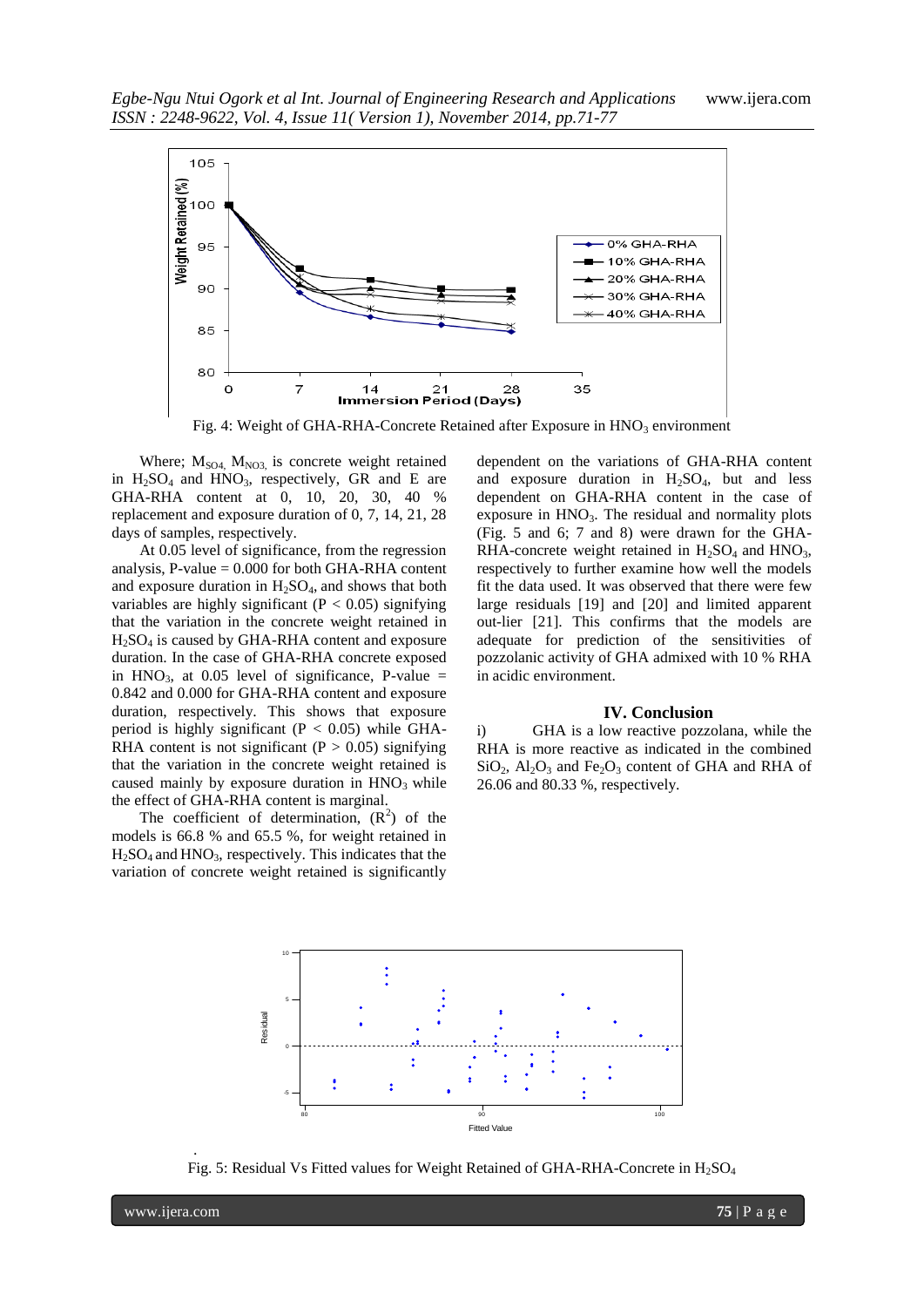

Fig. 6: Normal Probability of Residuals for Weight Retained of GHA-RHA-Concrete in H<sub>2</sub>SO<sub>4</sub>



Fig. 7: Residual Vs Fitted values for Weight Retained of GHA-RHA-Concrete in  $HNO<sub>3</sub>$ 



Fig. 8: Normal Probability of Residuals for Weight Retained of GHA-RHA-Concrete in HNO<sub>3</sub>

- ii) The compressive strength of concrete decreased with increase in GHA-RHA content. However, 15 % would be considered as the optimum percentage replacement to act as a retarder suitable for hot weather concreting, mass concrete and long haulage of ready mixed concrete.
- iii) GHA-RHA improved the resistance of concrete against sulphuric and nitric acids aggression.
- iv) The regression models for GHA-RHA-Concrete weight retained after exposure in

 $H<sub>2</sub>SO<sub>4</sub>$  and  $HNO<sub>3</sub>$  with  $R<sup>2</sup>$  values of 0.668 and 0.655, respectively were adequate for prediction of the sensitivities of pozzolanic activity of GHA admixed with 10 % RHA in acidic environment.

#### **References**

[1] E.N. Ogork, A. Aboshio and D.A. Balami, *Durability assessment of concrete made with rice husk ash as admixture*, Journal of Engineering and Technology (JET), Faculty of Engineering, Bayero